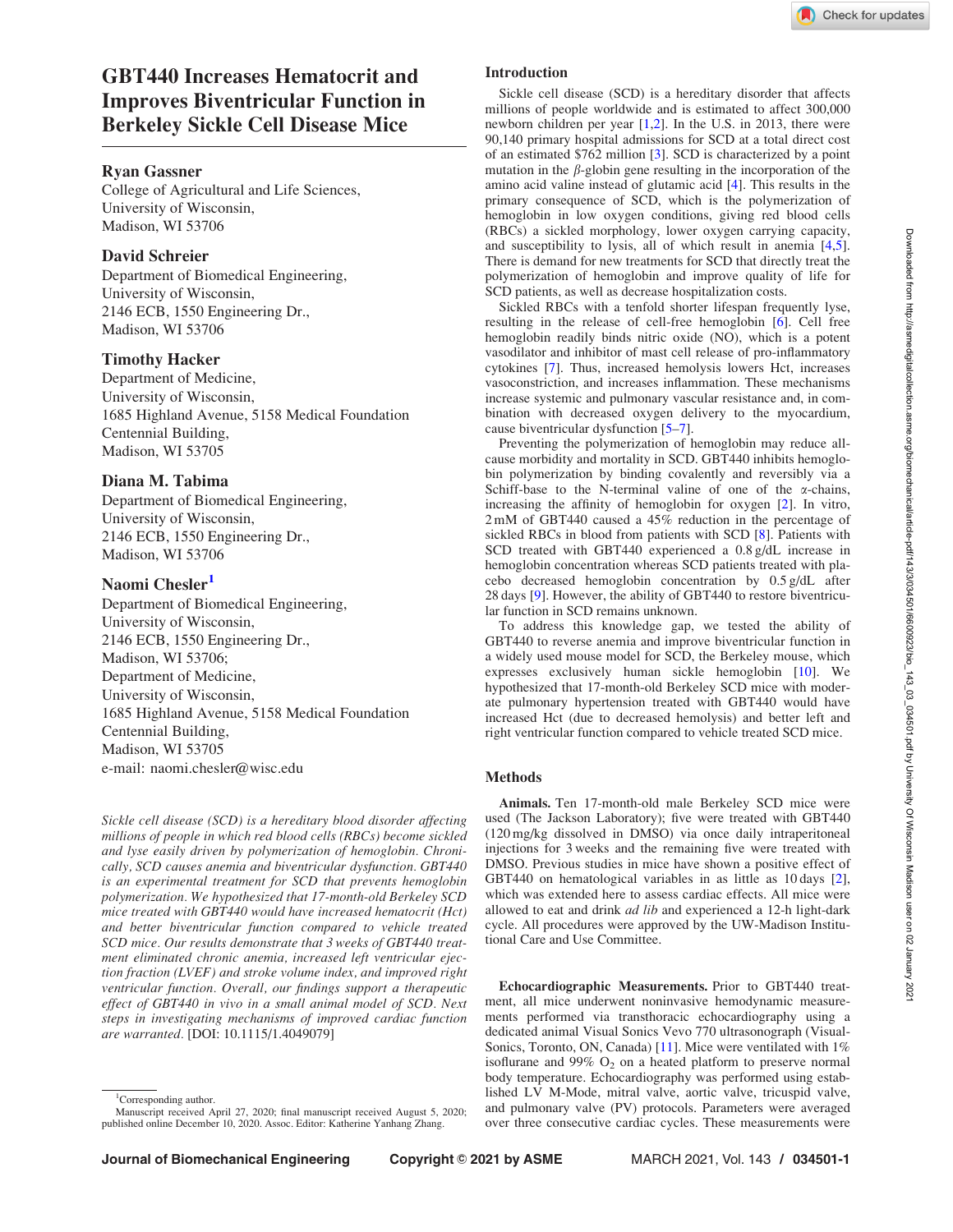

Fig. 1 Average hematocrit of DMSO- and GBT440-treated mice ( $p = 0.009$ ). Data are displayed as mean  $\pm$  SE. Asterisk denotes  $p < 0.05$ .  $N = 5$  per group.

repeated on the GBT440 treated mice at the end of the 3-week treatment.

Ex Vivo Measurements. After euthanasia, heparinized blood was centrifuged at 500 g for 5 min, and Hct was measured manually via a card reader. Right ventricle (RV) free wall and left ventricle (LV) free wall plus septum were weighed to calculate the Fulton index, a measure of RV hypertrophy.

**Statistical Analysis.** All data are presented as mean  $\pm$  standard error (SE). To analyze statistical significance, 2-tailed independent or paired Student's *t*-tests were used.  $P < 0.05$  was considered a statistically significant difference.

#### Results

Compared to DMSO treated mice, three weeks of GBT440 significantly increased Hct (Fig. 1) such that the chronic anemia was effectively eliminated (Hct in age-matched C57BL/6 male mice, one of the 5 background strains of Berkeley mice, is  $\sim$ 37% [12]; Hct in 1 to 6 month old male and female littermate controls of the Berkeley mice is  $\sim$ 42% [10]). Echocardiography demonstrated

that three weeks of treatment increased left ventricular ejection fraction (LVEF) and stroke volume index (stroke volume divided by body weight), as well as the pulmonary valve velocity time integral (PV VTI) (Fig. 2). No difference was found in RV mass comparing GBT440 treatment (mean =  $40 \text{ mg}$ , SE = 2) to DMSO treatment (mean = 40 mg,  $SE = 2.7$ ) ( $p = 0.77$ ). Additionally, no difference was found in the mass of the LV free wall plus septum comparing GBT440 treatment (mean =  $150 \text{ mg}$ , SE = 7.8) to DMSO treatment (mean =  $160 \text{ mg}$ , SE = 1.4) ( $p = 0.24$ ). The Fulton Index was also not significantly different comparing GBT440 treatment (mean  $= 0.28$ ,  $SE = 0.02$ ) to DMSO treatment (mean- $(0.26, \text{SE} = 0.02)$  ( $p = 0.63$ ). There was no difference in body mass before treatment nor at euthanasia between treatment groups. Previous phenotyping of the Berekeley strain (males and females, 1 to 6 months of age) have demonstrated cardiac hypertrophy in the SCD mice compared to wildtype littermate controls (heart weight: 0.18 g versus 0.14 g;  $p = 0.02$ ) with no difference in body weight [10].

#### **Discussion**

The improvement in biventricular function after 3 weeks of GBT440 treatment in an established animal model of SCD is a significant and novel finding. We observed increases in both LV ejection fraction and stroke volume index after GBT440 treatment, indicating improved LV contractile efficiency. PV VTI was also increased by GBT440 treatment, which correlates with increased RV function [13,14]. The improvement in both LV and RV function is likely due to the nearly doubled Hct in the GBT440 treated group, which complements previous findings of increased RBC count in human SCD patients with GBT440 [8].

In addition to the improved delivery of oxygen to the myocardium enabled by the elimination of chronic anemia, biventricular function may have been improved via reduced inflammation and vasoconstriction. Frequent hemolysis of SCD RBCs results in the release of hemoglobin into the vasculature, which reduces the bioavailability of NO, a potent vasodilator and inhibitor of inflammatory cytokine release [5–7]. The ability of GBT440 to increase Hct suggests that GBT440 reduced hemolysis and thus reduced NO scavenging. Reduced NO scavenging should promote vasodilation and downregulate the release of pro-inflammatory factors [7].



Fig. 2 Effects of GBT440 treatment on biventricular function. (a) Average LV ejection fraction pre- and post-GBT440 treatment ( $p = 0.02$ ). (b) Average LV stroke volume indexed to body weight pre- and post-GBT440 treatment ( $p = 0.014$ ). (c) Raw LV echo trace for one GBT440 treated mouse pre- and post-GBT440 treatment with time (ms) on the x-axis and distance (mm) on the y-axis. (d) Average PV VTI pre- and post-GBT440 treatment  $(p = 0.019)$ . (e) Raw RV echo trace for one GBT440 treated mouse pre- and post-GBT440 treatment with time (ms) on the x-axis and velocity (cm/s) on the y-axis. For (a), (b), and (d), data are displayed as mean  $\pm$  SE. Asterisk denotes  $p < 0.05$ . N = 5 per group.